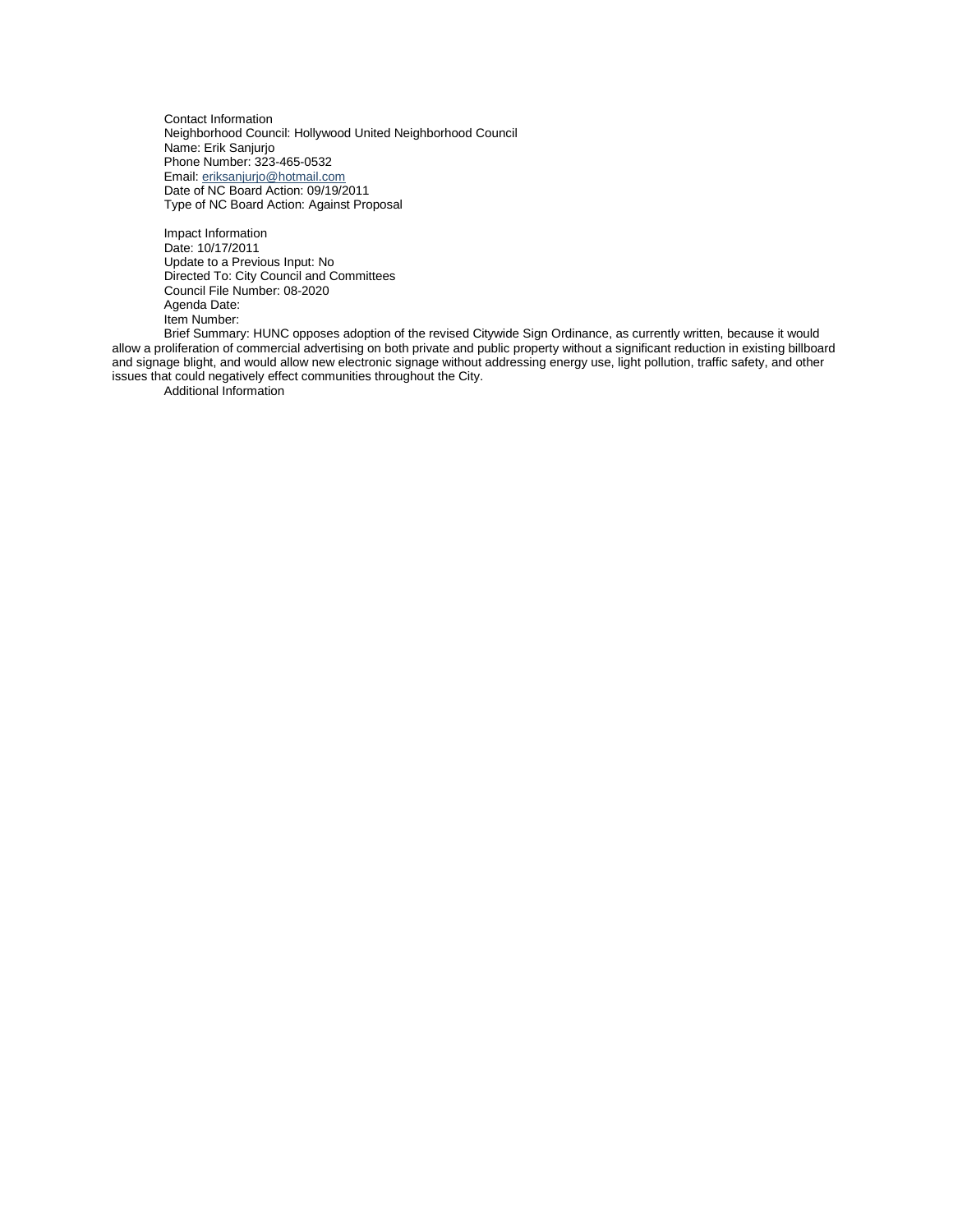**PRESIDENT Susan Swan VICE-PRESIDENT Erik Sanjurjo RECORDING SECRETARY Don D. Paul TREASURER Charles Suhayda**

### **CITY OF LOS ANGELES**



# **HOLLYWOOD UNITED NEIGHBORHOOD COUNCIL**

**Certified Council #52 P.O.Box 3272 Los Angeles, CA 90078 www.HollywoodUnitedNC.org E Mail: HUNCoffice@gmail.com**

Minutes of September 19, 2011

**BOARD MEMBERS**

**Debbi Aldahl Robert Abrahamian Bechir Blagui Francoise Koster Scott Larson Samuel Leiaghat Nic Manzo Margaret Marmolejo Jamie Rosenthal Cara Rule David H. Schlesinger**

Called to order:

No quorum so Representative Mike Feuer, who was in attendance, was invited to speak.

Mike Feuer spoke about issues in the California Legislature; bills he has sponsored and bills that are in process. Mike then held a question and answer period with attending citizens.

A quorum was reached.

Present: Debbi Aldahl, Robert Abrahamian, Bechir Blagui, Samuel Leiaghat, Nicole Manzo, Margaret Marmolejo, Don D. Paul, Erik Sanjurjo, David Schlesinger, Charles Suhayda, Susan Swan

Public Comments: Lucy mentioned the meeting on Tuesday at Hollywood City Hall.

Motion to approve August 2011 minutes with corrections of June 2011 minutes

Motion: Charles Suhayda Second: Don D. Paul

Motion Passed:  $Yea - 10$  $Nay - 0$ Abstain – 1

Motion to approve November 2010 minutes

Motion: Margaret Marmolejo Second: Don D. Paul

Motion Passed:  $Y$ ea – 9  $Nav - 0$ Abstain – 2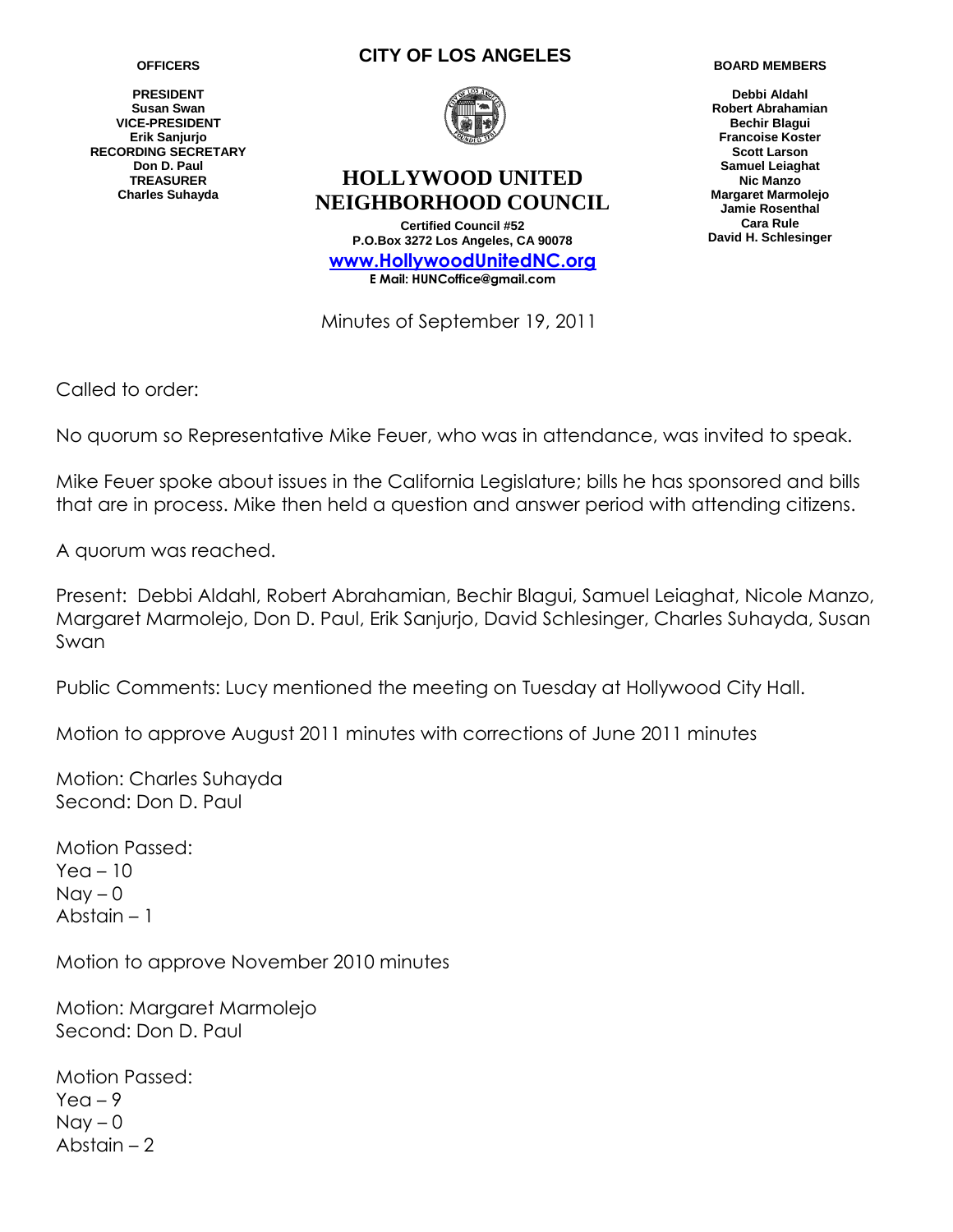**PRESIDENT Susan Swan VICE-PRESIDENT Erik Sanjurjo RECORDING SECRETARY Don D. Paul TREASURER Charles Suhayda**

### **CITY OF LOS ANGELES**



# **HOLLYWOOD UNITED NEIGHBORHOOD COUNCIL**

**Certified Council #52 P.O.Box 3272 Los Angeles, CA 90078 www.HollywoodUnitedNC.org E Mail: HUNCoffice@gmail.com**

**BOARD MEMBERS**

**Debbi Aldahl Robert Abrahamian Bechir Blagui Francoise Koster Scott Larson Samuel Leiaghat Nic Manzo Margaret Marmolejo Jamie Rosenthal Cara Rule David H. Schlesinger**

Motion to approve July 2011 minutes

Motion: Susan Swan Second: Bechir Blagui

Motion Passed:  $Yea - 9$  $Nay - 0$ Abstain – 2

A motion was made to ask our leaders to support Congressman Berman's legislation regulating use of helicopters and protection of open space in the Hollywood hills and other areas.

Motion: Susan Swan Second: Bechir Blagui

Motion Passed:  $Yea - 11$  $Nay - 0$ 

Finance

Charles reported, in his budget report that we have used up the credit card limit. We will need to use demand warrants from now on.

A motion was made to reallocate funding to St. Andrews Place stairs upkeep up to \$2,000

Motion: Susan Swan Second: Robert Abrahamian

Motion Passed: Yea – 10  $\text{Nav} - 0$ Abstain – 1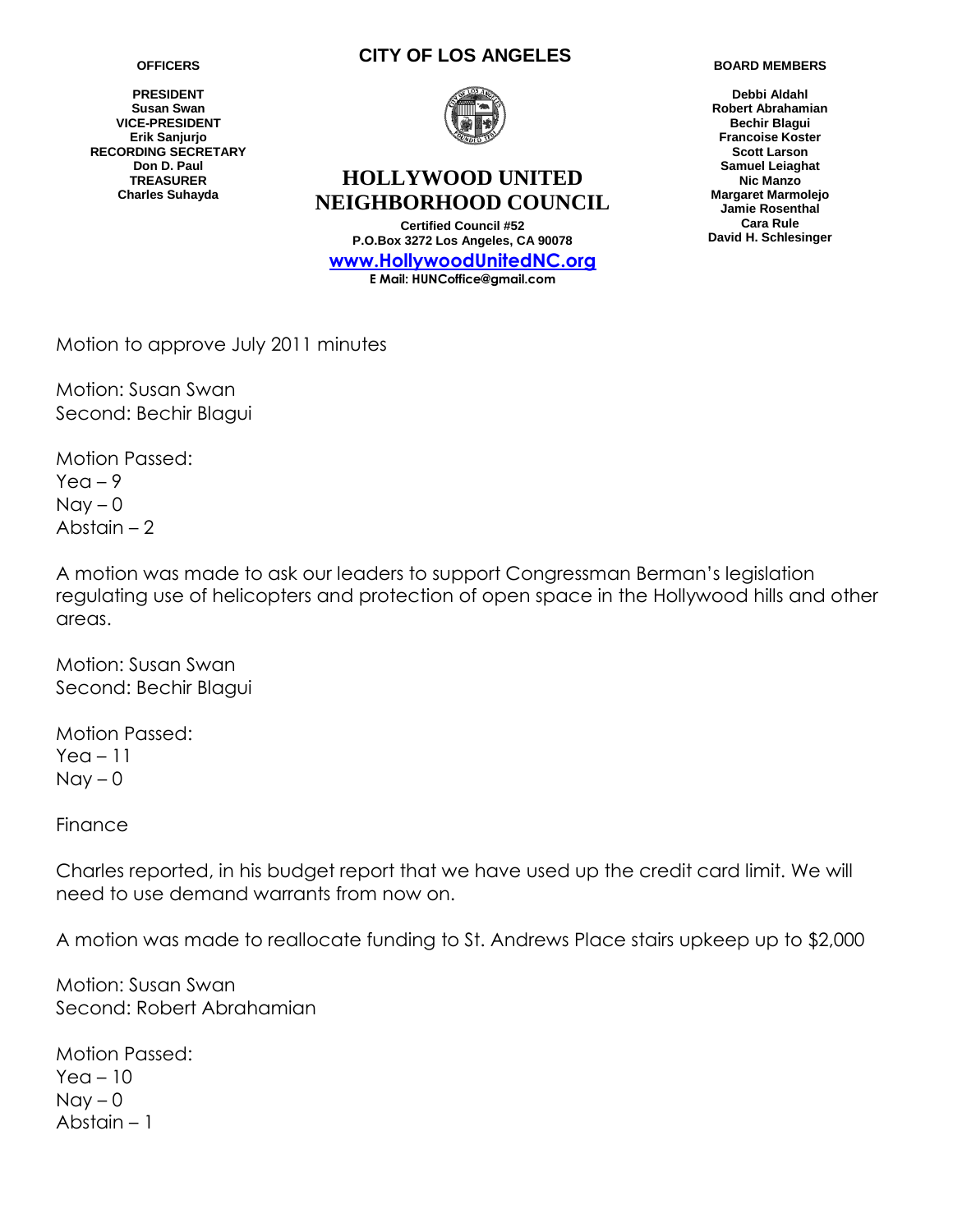**PRESIDENT Susan Swan VICE-PRESIDENT Erik Sanjurjo RECORDING SECRETARY Don D. Paul TREASURER Charles Suhayda**

### **CITY OF LOS ANGELES**



## **HOLLYWOOD UNITED NEIGHBORHOOD COUNCIL**

**Certified Council #52 P.O.Box 3272 Los Angeles, CA 90078 www.HollywoodUnitedNC.org E Mail: HUNCoffice@gmail.com**

**BOARD MEMBERS**

**Debbi Aldahl Robert Abrahamian Bechir Blagui Francoise Koster Scott Larson Samuel Leiaghat Nic Manzo Margaret Marmolejo Jamie Rosenthal Cara Rule David H. Schlesinger**

A motion was made to approve up to \$500 to help pay for the Congress of Neighborhood Councils expenses such as food, video, and other items.

Motion: Susan Swan Second: Bechir Blagui

Motion Passed:  $Yea - 10$  $Nay - 0$ Abstain – 1

A motion was made to approve funding for a DOT study consultant for safe access to Lake Hollywood Park (Hollywood Sign viewing area)

Motion: Susan Swan Second: David Schlesinger

Motion Passed:  $Yea - 11$  $Nay - 0$ 

Notice was given in regards to the Hollywood Community meeting on Tuesday September 20<sup>th</sup> in regards to the growth of tour bus/van tours and tourism to view points of the Hollywood sign. Councilman La Bonge and Councilman Garcetti invites all to a community discussion at Hollywood City Hall.

A motion was made to ask City Council to place a referendum on the ballot in 2013 to determine if the citizens want to continue the Mayor's Coal Elimination Timeline.

Motion: Erik Sanjurjo Second: Susan Swan

Motion Passed:  $Yea - 10$  $\text{Nav} - 0$ Absent – 1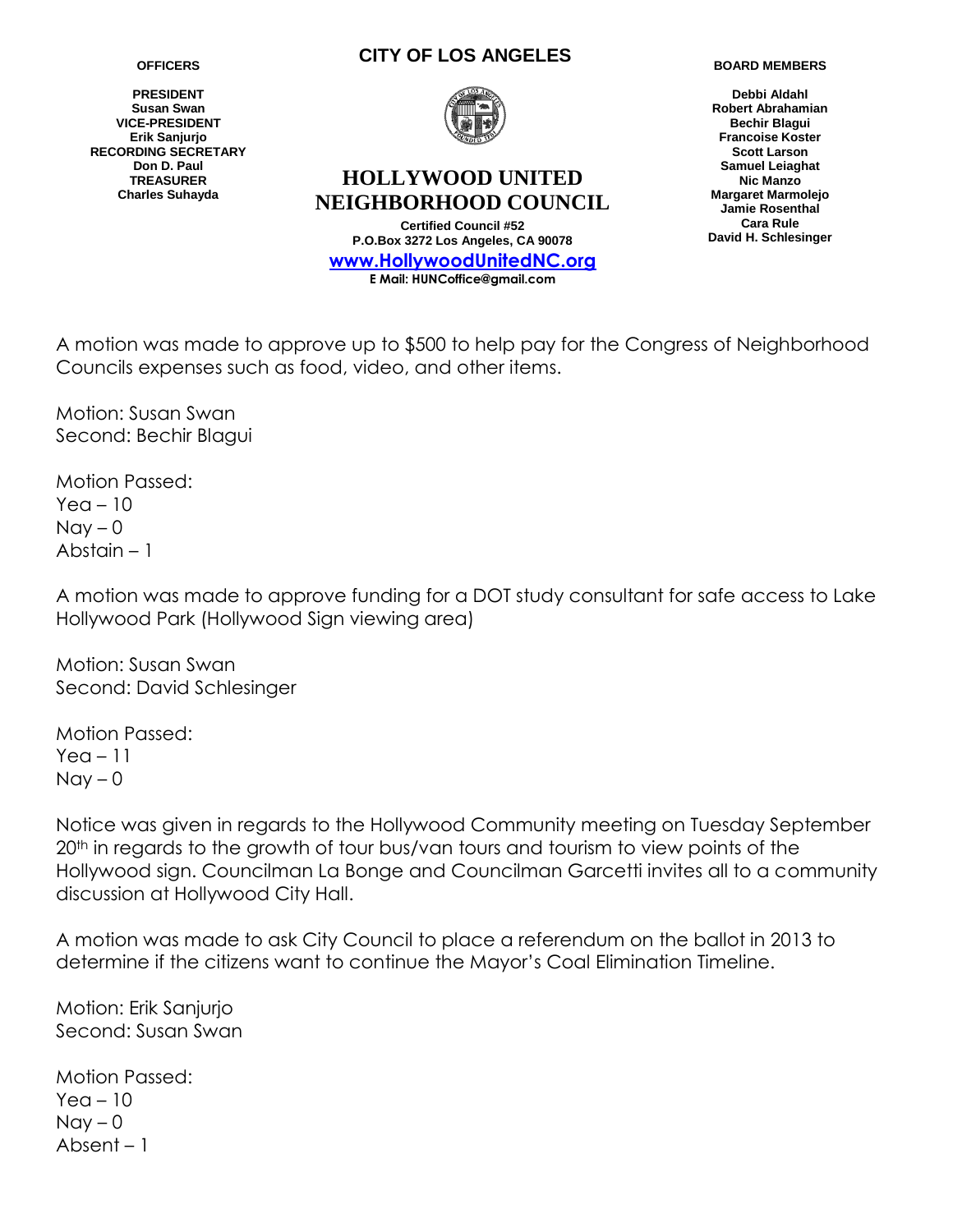**PRESIDENT Susan Swan VICE-PRESIDENT Erik Sanjurjo RECORDING SECRETARY Don D. Paul TREASURER Charles Suhayda**

### **CITY OF LOS ANGELES**



# **HOLLYWOOD UNITED NEIGHBORHOOD COUNCIL**

**Certified Council #52 P.O.Box 3272 Los Angeles, CA 90078 www.HollywoodUnitedNC.org E Mail: HUNCoffice@gmail.com**

**BOARD MEMBERS**

**Debbi Aldahl Robert Abrahamian Bechir Blagui Francoise Koster Scott Larson Samuel Leiaghat Nic Manzo Margaret Marmolejo Jamie Rosenthal Cara Rule David H. Schlesinger**

A motion was made to support the LA Neighborhood Council Coalition and other Neighborhood Councils in regards to the Department of Water and Power, opposing any action of the DWP and City Council to raise water and power rates until a Ratepayers Advocate is established to review any proposed increases.

Motion: Susan Swan Second: Robert Abrahamian

Motion Passed:  $Y$ ea – 9  $Nay - 0$ 

**PLUM** 

A motion regarding the impacts of the Millennium Project on the community was tabled.

A motion was made to re-submit a letter opposing adoption of the revised citywide sign ordinance

Motion: Susan Swan Second: David Schlesinger

Motion Passed:  $Yea - 8$  $Nay - 0$ Abstain – 1

A motion was made to express disapproval of a proposal to open Mount Hollywood Drive to motor vehicular traffic.

Motion: Don D. Paul Second: Nicole Manzo

Motion Passed:  $Yea - 8$  $Nay - 1$